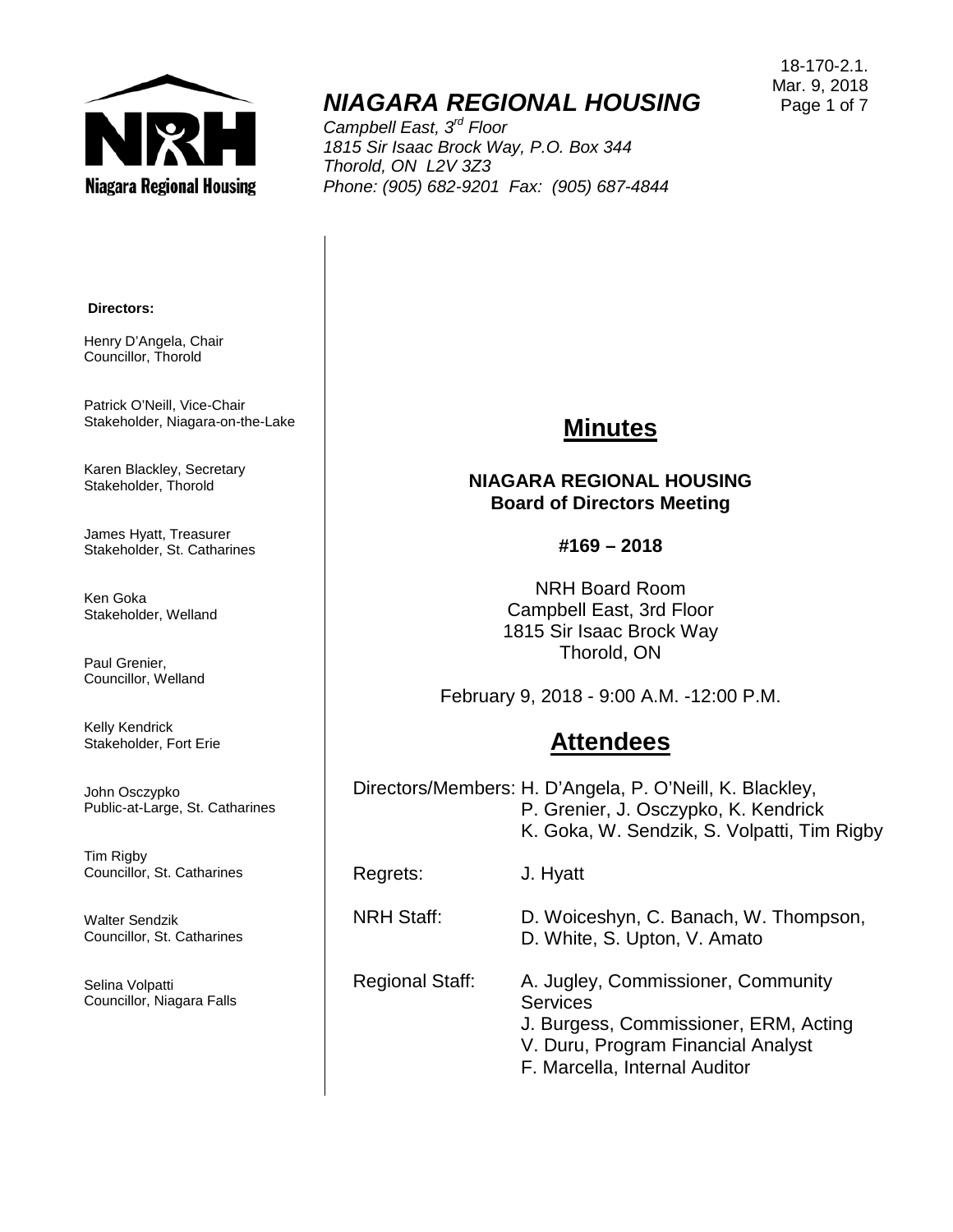B. Bren s,

Mgr Program Financial Support

A quorum being present, the meeting was called to order at 9:04 A.M. The Chair welcomed, T. Rigby back to the Board.

#### **1. Adoption of Agenda/Declaration of Conflict**

*Moved by T. Rigby Seconded by K. Goka*

#### *That the agenda be ADOPTED.*

No conflicts of interest were declared.

### **2. Approval of Minutes**

2.1. Minutes of the January 19, 2018 Meeting

*Moved by P. O'Neill Seconded by J. Osczypko*

*That the minutes of the January 19, 2018 meeting be ADOPTED.* 

*CARRIED*

#### 2.2. Business Arising

2.2.1. Carlton Street Update #7 – 18-169-2.2.1.

*Moved by K. Goka Seconded by K. Kendrick*

*That the NRH Board of Directors RECEIVE 18-169-2.2.1., Carlton Street Development Update #7, for information.*

*CARRIED*

2.2.2. Budget Snapshot of Carlton St. New Development – 17-169-2.2.2.

*Moved by W. Sendzik Seconded by P. O'Neill*

#### *That the NRH Board of Directors RECEIVE, 18-169-2.2.2., Budget Snapshot of Carlton St. New Development, for information.*

*CARRIED*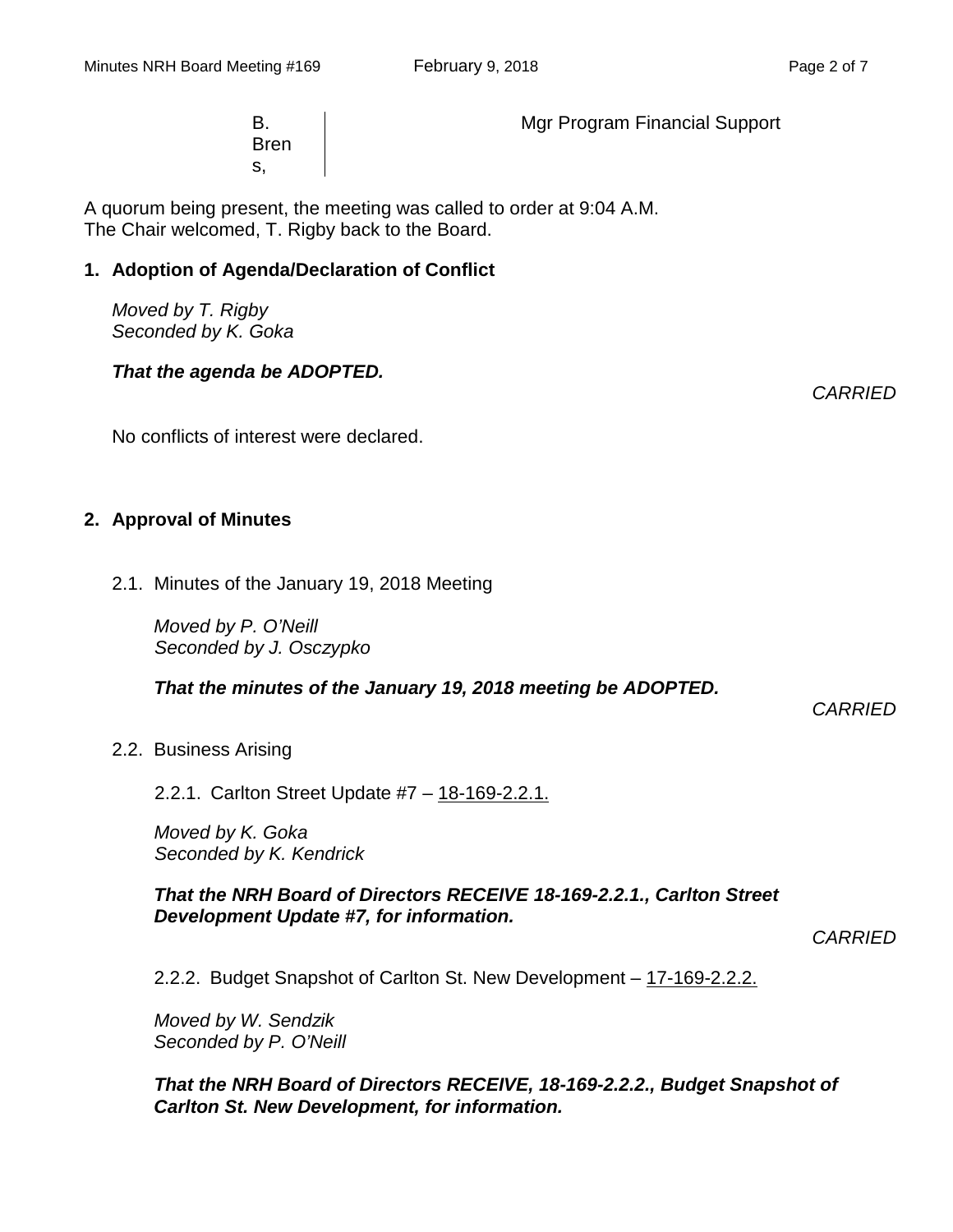*CARRIED*

2.2.3. Election of Officers

*Moved by K. Kendrick Seconded by W. Sendzik*

## *That the NRH Board of Directors DEFER the Election of Officers to March.*

*CARRIED*

- **3.** Presentation Alternative Service Delivery (ASD) Social Housing, Findings and Next **Steps** 
	- J. Burgess provided an overview of the areas considered in Phase 2:
	- Tools to increase supply
	- Governance / Roles Review
	- Portfolio Review
	- Waitlist Management

Directors expressed concern regarding the tight timeline. Council needs to have a more in-depth knowledge of the Service Manager function, in order to make an informed decision, that will have future consequences. Additionally, would like clarity on Tax Increment Financing.

*Moved by P. Grenier Seconded by W. Sendzik*

*That the NRH Board of Directors RECEIVE, presentation 18-169-3., entitled ASD-Social Housing Findings and Next Steps, for information; and, REQUEST that Corporate Services Committee refer this item to a Council Committee of the Whole meeting, for a focused discussion.*

*CARRIED*

### **4.** Staff Reports

4.1. NRH  $4<sup>th</sup>$  Quarter 2017 Report to Board and Council – Report 18-169-4.1.

*Moved by K. Kendrick Seconded by K. Blackley*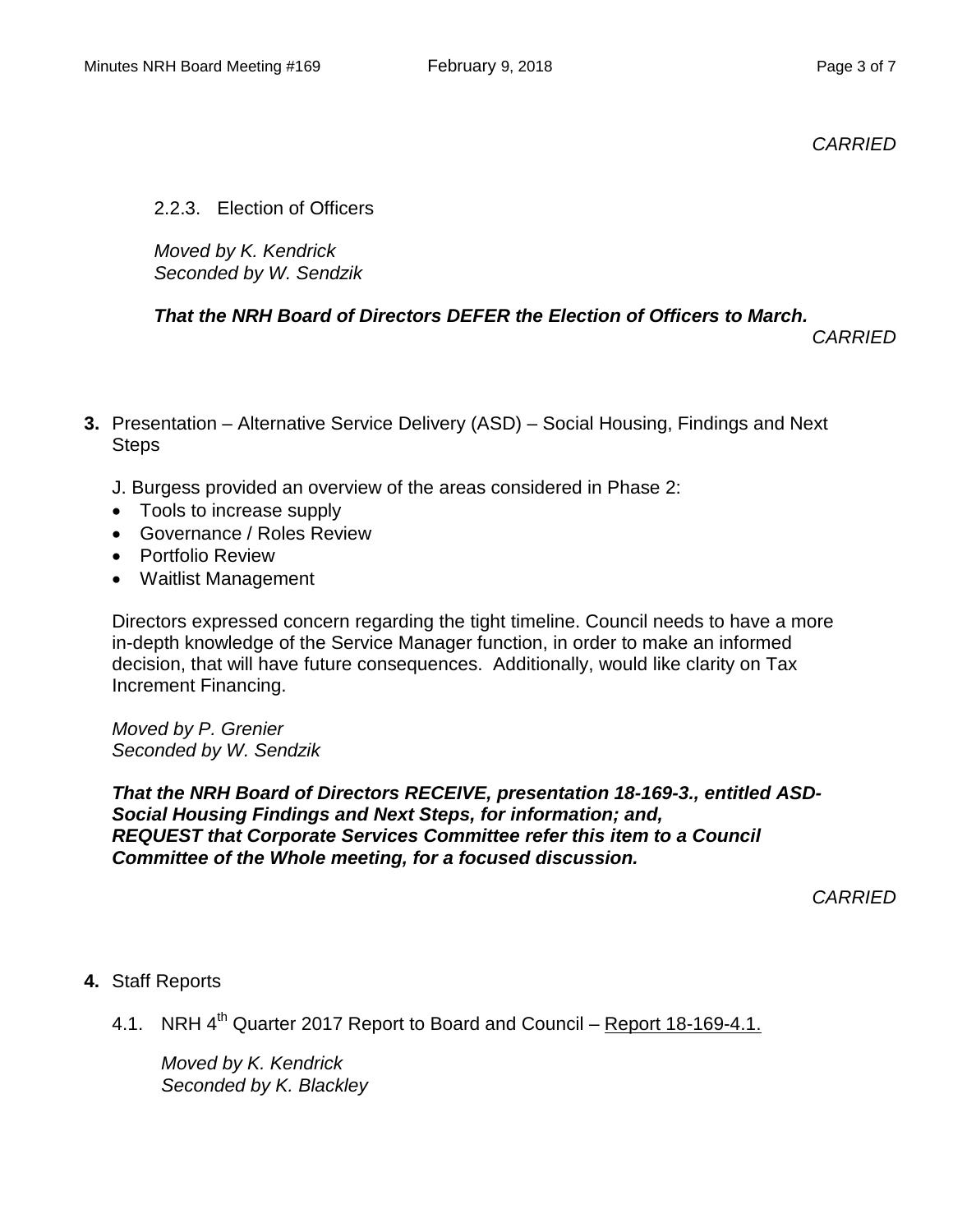*That Niagara Regional Housing Quarterly Report October 1 to December 31, 2017 be APPROVED and FORWARDED to the Public Health and Social Services Committee and subsequently to Regional and Municipal Councils for information.*

*CARRIED*

4.2. 2016 Municipal Benchmarking Network of Canada Initiative Results – Report 18- 169-4.2.

*Moved by K. Goka Seconded by K. Blackley*

*That the Niagara Regional Housing Board of Directors RECEIVES report 18- 169-4.2., 2016 Municipal Benchmarking Network of Canada Initiative Results, for information.*

*CARRIED*

4.3. 2017 Year-End Transfer Report – Report 18-169-4.3.

*Moved by P. O'Neill Seconded by W. Sendzik*

*That the Niagara Regional Housing (NRH) Board of Directors APPROVE the following recommendations:*

- *1. That the following 2017 year-end surplus transfers totaling \$1,792,063 BE APPROVED*
	- *a) \$1,787,410 transfer to the NRH Reserve to fund future Capital costs*
	- *b) \$4,653 transfer to the NRH Rent Supplement Reserve to fund continuing insitu rent supplements*
- *2. That this report be REFERRED to the March 7, 2018 Corporate Services Committee (CSC) meeting.*

Moved by S. Volpatti Seconded by T. Rigby

#### *That the recommendation related to the NRH 2017 Year-End Transfer Report BE AMENDED by:*

*REPLACING "future Capital costs" at the end of 1a) with "the planned Niagara Falls Intensification Project as identified in the Multi-Year Capital Budget"*

The Chair called a vote on the motion as amended: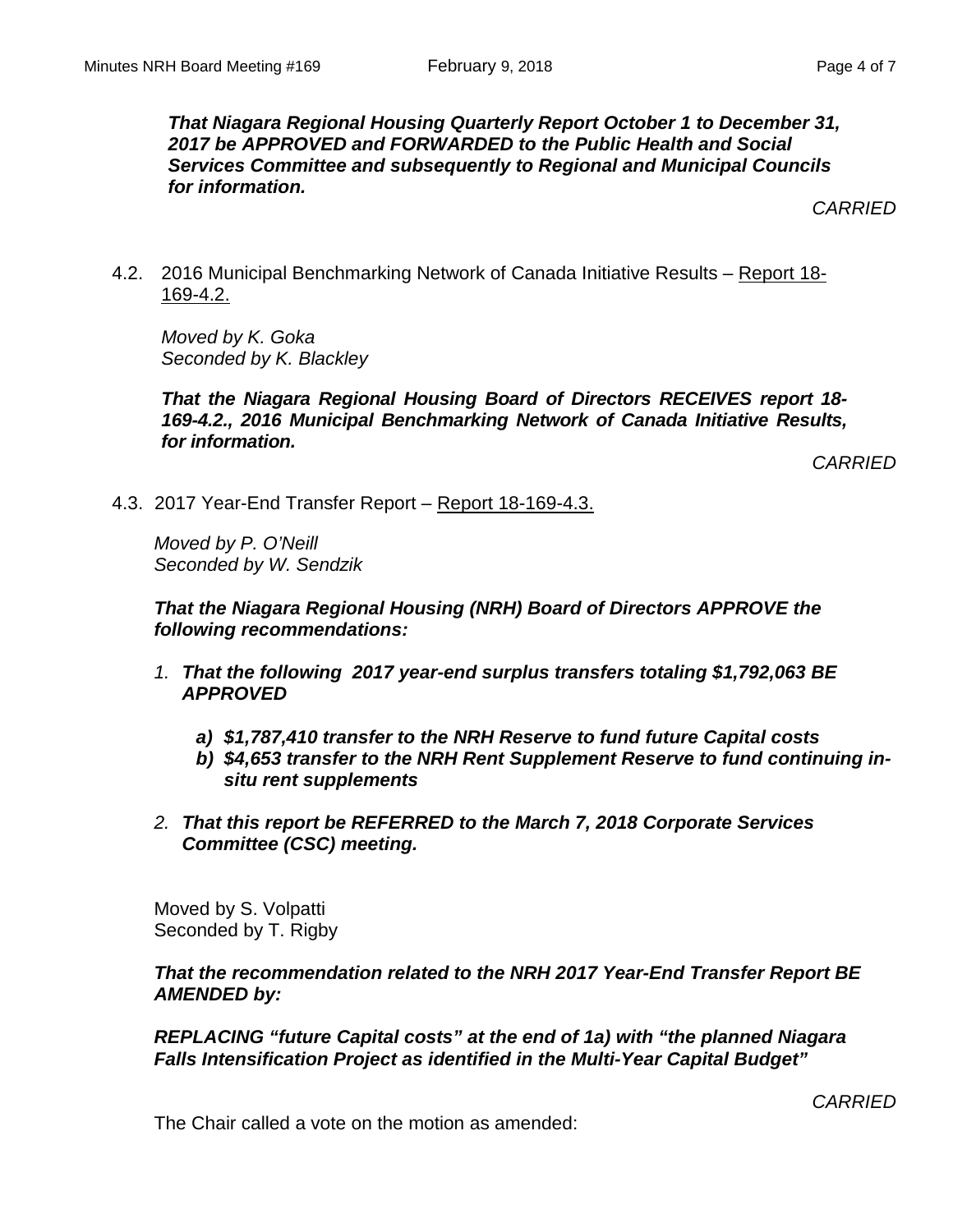#### 4.3.a

*That the Niagara Regional Housing (NRH) Board of Directors APPROVE the following recommendations:*

- *1. That the following 2017 year-end surplus transfers totaling \$1,792,063 BE APPROVED*
	- *a) \$1,787,410 transfer to the NRH Reserve to fund the planned Niagara Falls Intensification Project as identified in the Multi-Year Capital Budget*
	- *b) \$4,653 transfer to the NRH Rent Supplement Reserve to fund continuing insitu rent supplements*
- *2. That this report be REFERRED to the March 7, 2018 Corporate Services Committee (CSC) meeting.*

*CARRIED*

**5.** New Business

There was no new business

- 6. Chief Executive Officers Report
	- 6.1. Financial Statements Year-End Financial Statements not available

Paul Grenier left the meeting at 10:15 A.M.

- 7. Committee/Advisory Group Meeting Minutes
	- 7.1. Carlton Project Development Committee Minutes Item 18-169-7.1.

*Moved by W. Sendzik Seconded by K. Goka*

*That the NRH Board of Directors RECEIVE the minutes of the September 28, 2017, Carlton Project Development Committee meeting, for information.*

*CARRIED*

8. For Information

There were no informational items.

9. Other Business